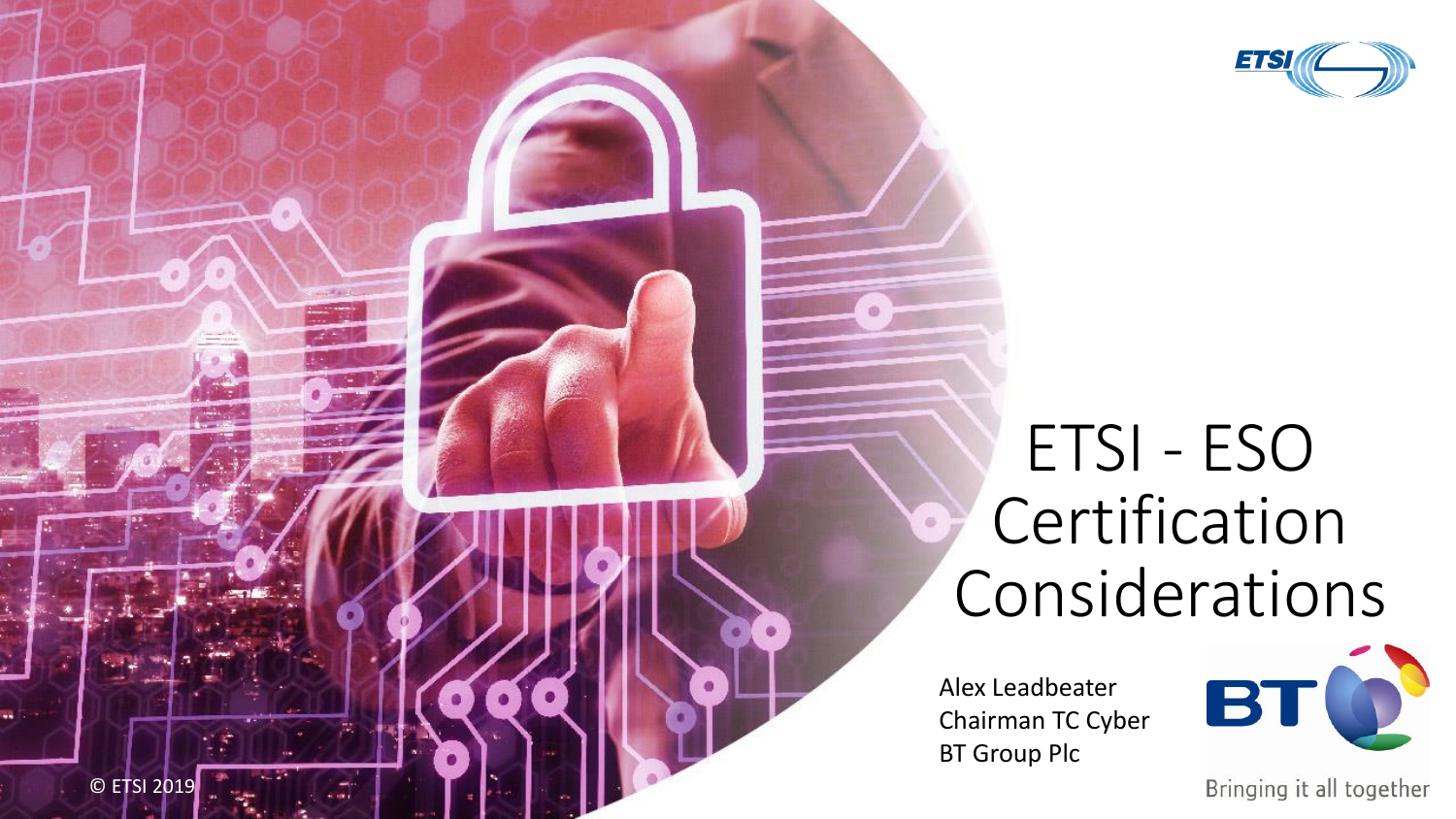# Certification Considerations

- Goal: Building consumer trust in IoT products through standardisation and certification.
- "Voluntary" certification: Need to build a culture of Security adds value and suppliers gain value by acting responsibly with user data.
- Any certification scheme needs to add value and not be a box ticking exercise.
- Whole lifecycle of the product needs to considered and possibility of use in different verticals.
- Fit for purpose Industry wide development of the scheme through ESOs essential.
- Certification must not be a barrier to entry or EU innovation
- Standards development must be open to all and freely available once published.

© ETSI 2019 2

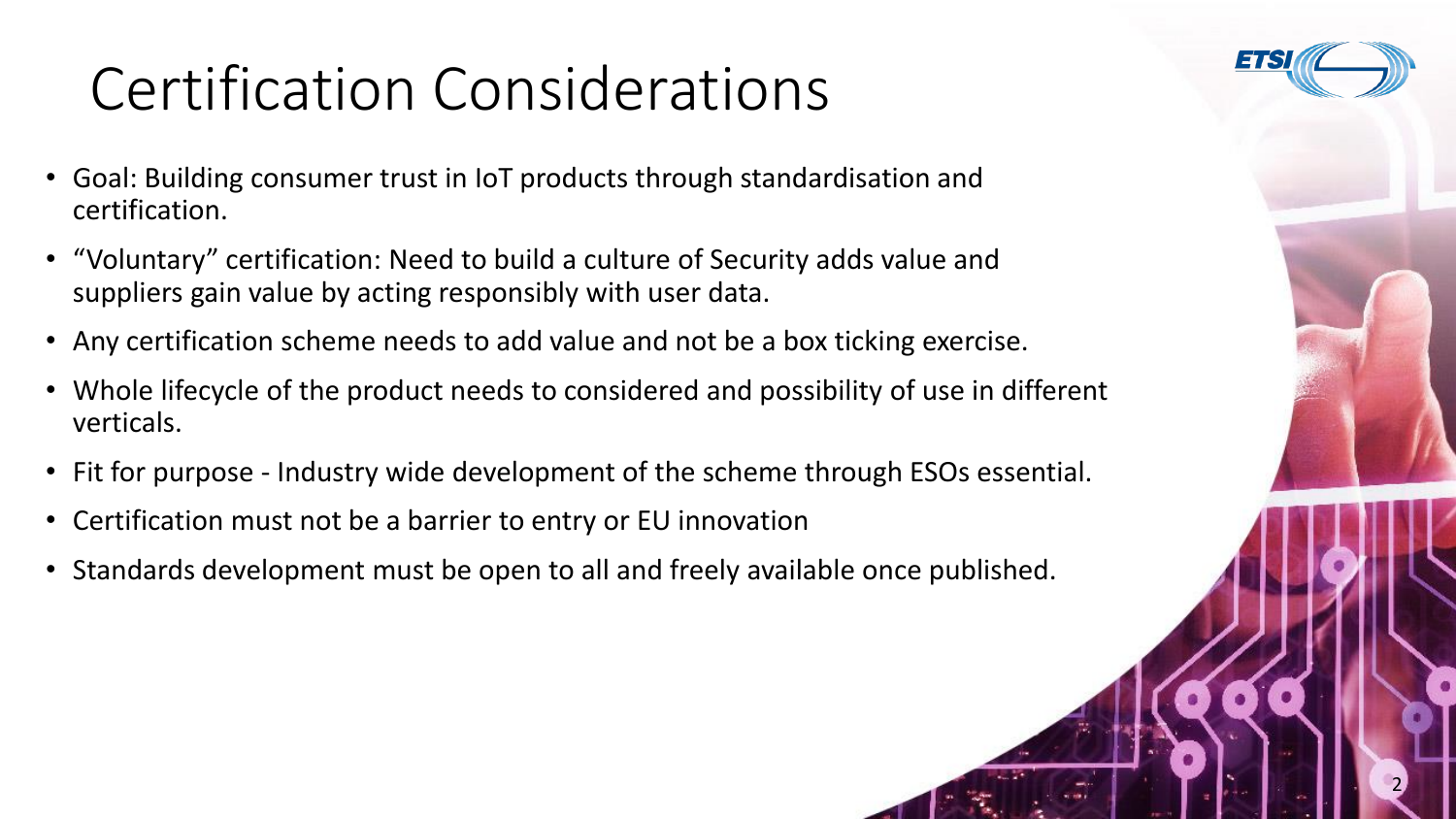

### Flexible Standardised Certification Framework

- Common elements for most verticals
- However, one size unlikely to fit all
- Sector specific requirements
- Multiple Certification levels and possible verticals identification?
- Technology will always out pace formal standards.
- NFV / Cloud, create on Monday, deploy by Wednesday, replaced next week

OF EXAMPLE 2019 12:00 12:00 12:00 12:00 12:00 12:00 12:00 12:00 12:00 12:00 12:00 12:00 12:00 12:00 12:00 12:0

- Ensure secure by default methodology
- Near real-time certification?
- Many IoT products will be underpinned by Open Source software
- How do ESO ensure Open Source can fit into this framework?